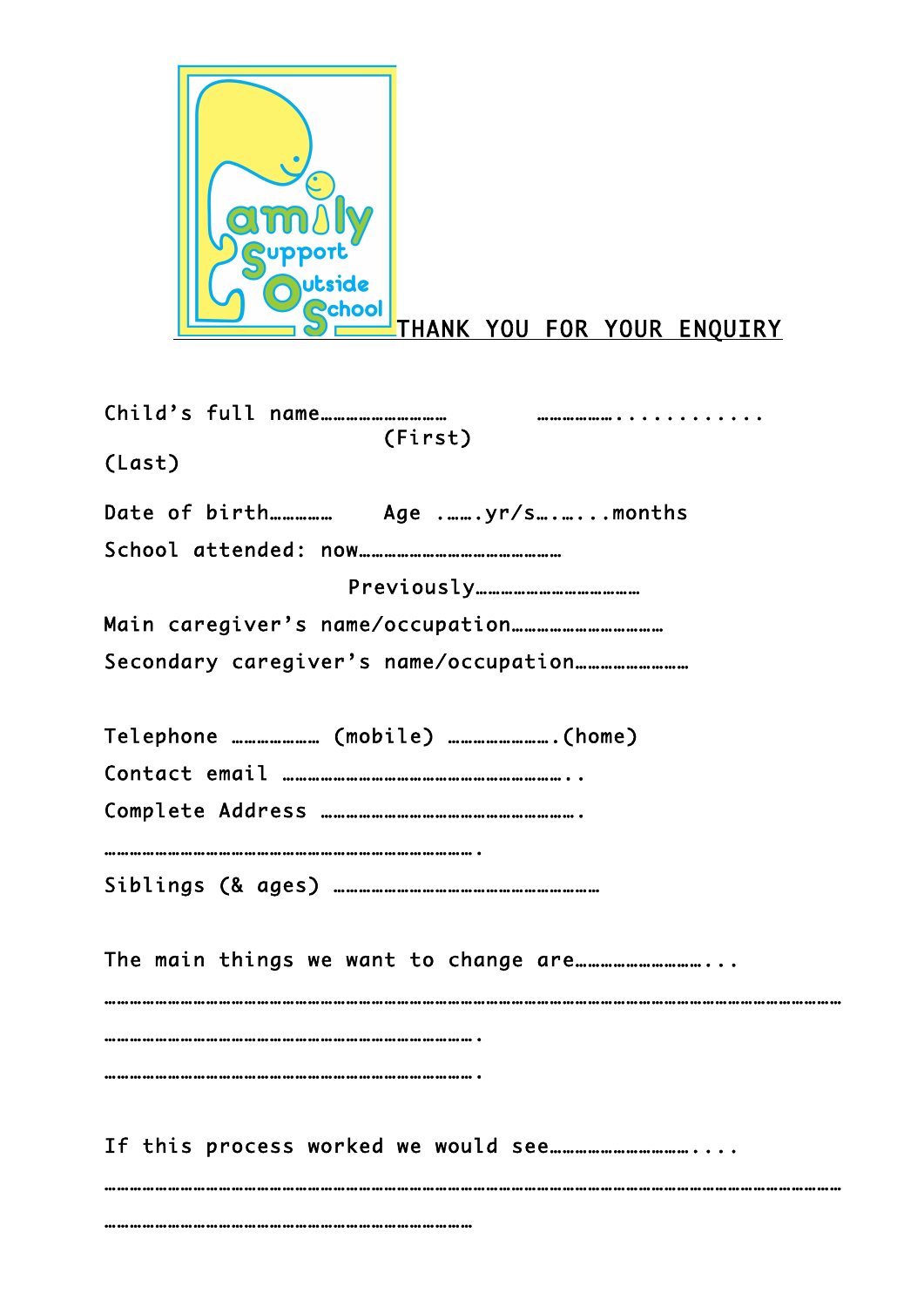…………………………………………………………………………….

Who or where did you get the idea to book the appointment with me?.......................................................

..............................

How did you feel about seeking help…………………………...

…………………………………………………………………………

How keen/comfortable/unsure/resistant is your child to attending here………………………………………………………

(it really helps me to know if there is caution)

Please think carefully and offer detail on the following……

- You/your child's behavior/attitudes towards school
- You/your child's concerns about learning/academic progress
- You/your child's challenges or strengths at home

Presenting problems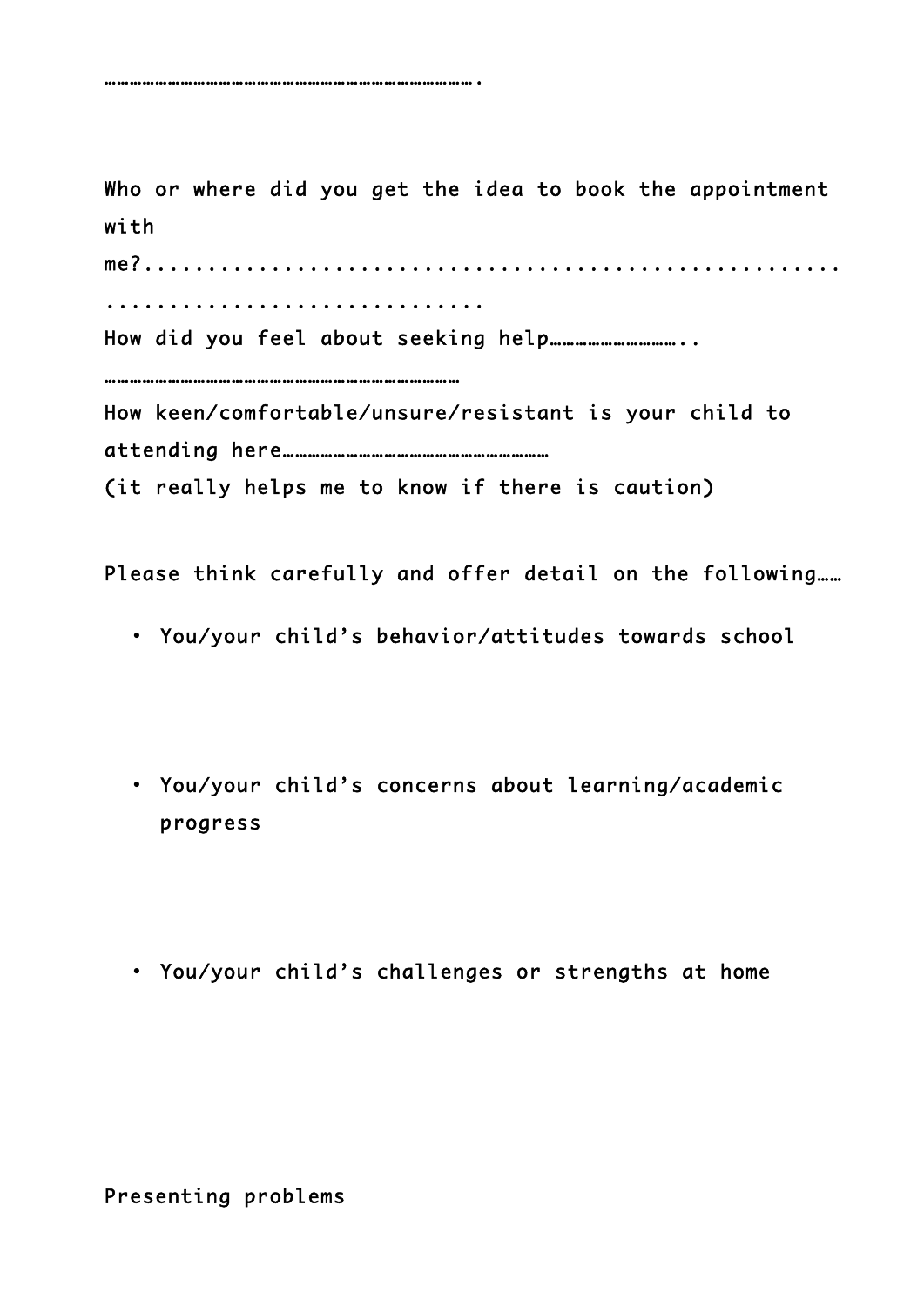1……………………………………………………………………………………………………………………………………………………… ……………………….. 2……………………………………………………………………………………………………………………………………………………… ………………………. 3……………………………………………………………………………………………………………………………………………………… ……………………… To help with this we have tried………………………………………………… ……………………………………………………………………………..……………………………………………………………………… ……………………………… What would be one thing you'd wish to say to your child………………… ……………………………………………………………………………………….. ……………………………………………………………………………………….. What would they wish they could say to you……………………………….. ……........................................................ ..........................................................

I have listed some factors that influence family functioning and relationships – within your family as whole, or within your parenting….please underscore which might be integral to this situation….

Problems from the past, major life changes, personality traits, lack of skills, conflicts and avoidances, poor communications, power imbalances, low problem/emotion tolerance, marital dis-harmony, sibling rivalry, poor support networks, financial pressures, cultural/religious standards, future uncertainties, health problems, high expectations, etc…. or suggest

…………………………………………………………………………..